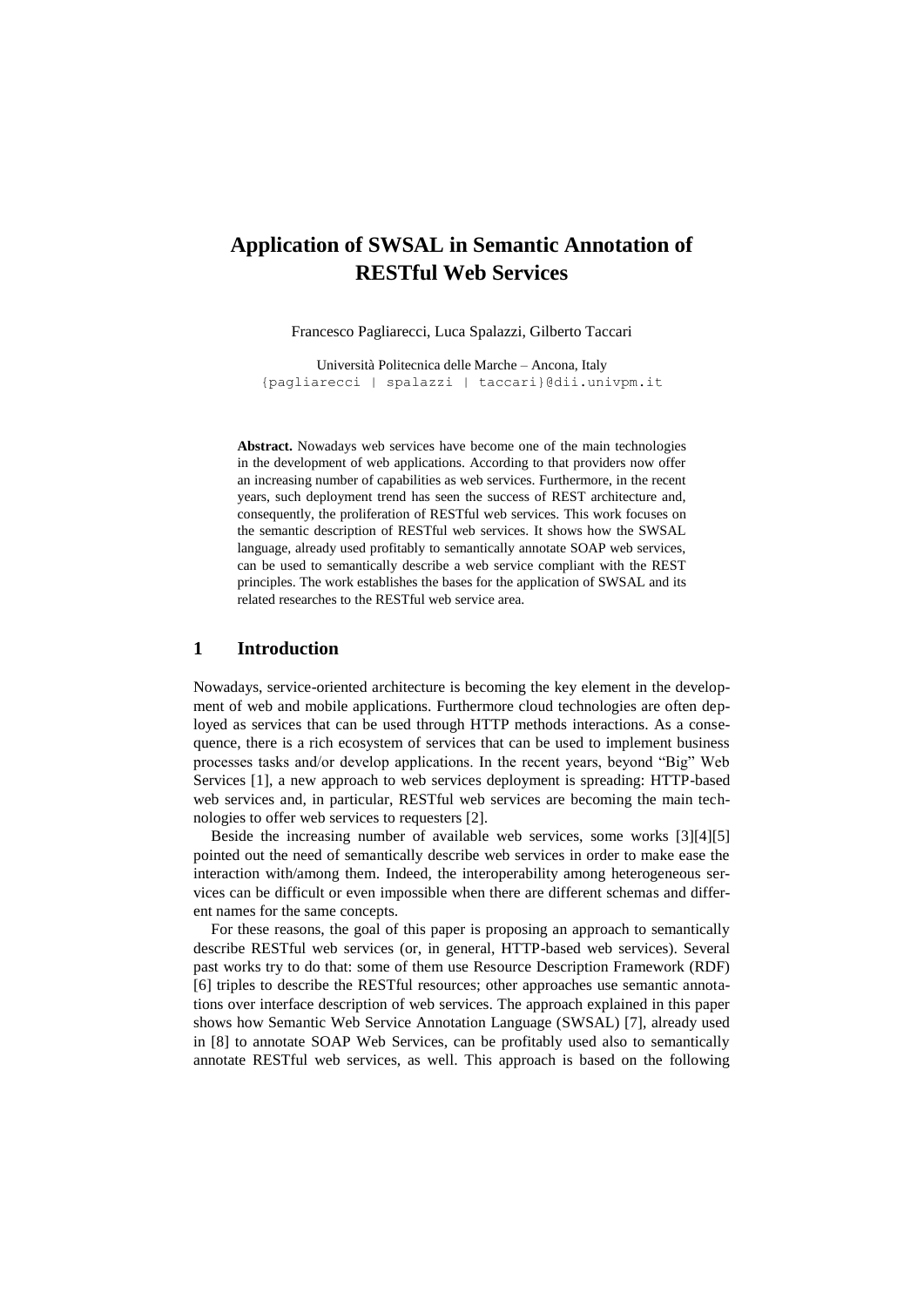technologies: Web Application Description Language (WADL) [9], used to describe HTTP-based applications; Web Service Modeling Language (WSML) [10], used to describe ontologies and SWSAL, used to link WADL elements with ontology concepts.

### **2 Related Work**

Despite Fielding defined REST architecture in his PhD thesis dissertation in 2000 [11], only in the recent years researchers have tried to define a model to represent RESTful web services and semantically describe them. Furthermore, unlike SOAP web services for which it has been defined standards and languages to work with them, for the RESTful web services it has not been defined any standard to describe them: in many cases the only available description of a services is a human-readable web-page. The lack of standard let researchers and service providers free to propose their own models and/or description languages for RESTful web services. Proposed approaches can be divided in two main categories: on one hand there are those that modeling service interfaces and on the other hand there are those that describing the resources that compose the services.

hRESTS [12] and SA-REST [13] enrich the human-readable RESTful web services documentation with semantic annotation in order to make it machine-processable. While hRESTS uses micro-format to annotate the service and allows only input and output annotations, SA-REST uses Resource Description Framework in Attributes (RDFa) and allows a richer semantic description borrowing the tenets of Semantic Annotation for WSDL (SAWSDL) [14], a language to semantically annotate SOAP web services.

In [15] authors present the Semantic Bridge for Web Services (SBWS), a Java tool that wraps the WADL description file of a RESTful web service and creates a SPARQL [16] endpoint o interact with the web service resources. Such endpoint is responsible of the understanding of the query and the translation of web services returned data to RDF tuples. Indeed, in this work, data returned to the service requester are RDF tuples that refer to ontology. Thereof it is suitable for data web services.

In [17] the authors propose a SEREDASj, a semantic description language written in JSON used to define RESTful web services metadata and description. Metadata refer to information required to access the web service and navigate the resources while description refers to resources instances descriptions. Each described element is tied with a concept of an ontology in order to give it a semantic description. Furthermore it is possible to translate SEREDASj representations to RDF triples even if in some cases information can be lost.

A similar approach is used in [18], where the authors propose Resource Linking Language (ReLL), a language to describe a resource of a web service. It models a resource using three main elements: resource, link, and representation. It also permits to annotate elements using ontologies. After describing the resource, RESTler [19], a crawler, reads the ReLL file and generates RDF triples analyzing elements described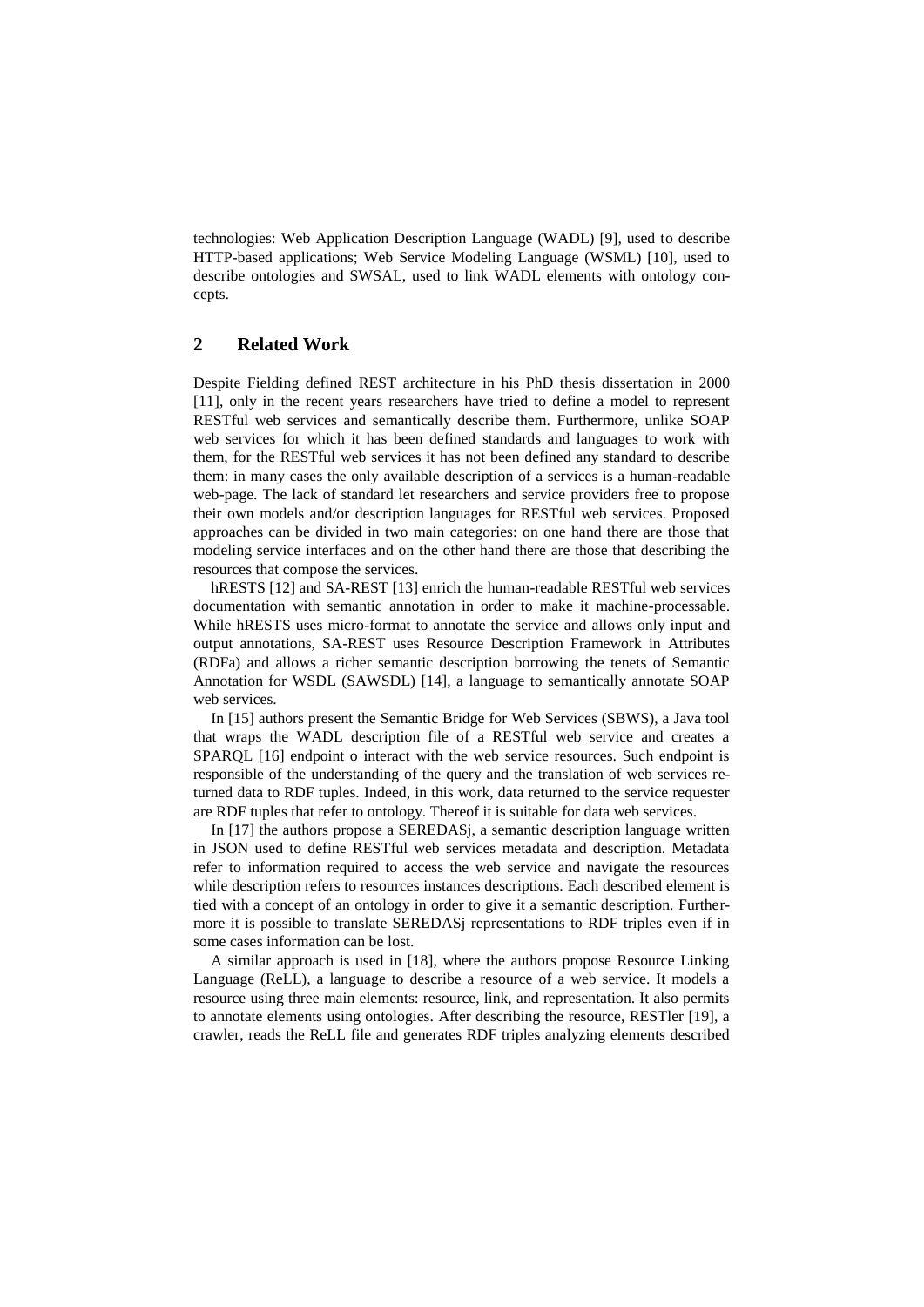by the file. RDF triples are stored in a Triplestore that can be accessed using SPARQL.

In [20] authors shown the EXPressing REstful Semantic Services (EXPRESS) approach. In this case the developer designs a service's ontology defining entities and relationships in an OWL file. Then the EXPRESS deployment engine creates a RESTful interface which fulfills with the ontology. Using this approach a service requester have to know only the ontology: knowing entities and relationships she/he can navigate the resources and manipulate them according the uniform interface of RESTful web services.

### **3 Web Services Interface Description**

As said above, in recent years RESTful web services have received much attention from developers, services providers and scientific community. Despite of this interests, REST architecture still misses a standard language to describe resources in a resource-oriented architecture and often RESTful web services are described using natural language. Actually a few of languages are proposed or extended to describe these web services. In particular, the main two languages used to describe the interface of RESTful web services are WSDL 2.0 [21] and WADL [9]. Version 2.0 of WSDL extends the version 1.0 of the language and introduces elements and attributes to allow RESTful services endpoints definition. Even if this language can be used to describe the interface of a RESTful web service, it lacks the resource-oriented view of the service [22] and often it is misused producing ugly verbose results [23]. WADL is a XML-based description language for HTTP-based applications. Its main goal is to model resources, hence it fulfills well the ROA of RESTful web services. Beyond these languages, other formalisms have been proposed with the focus to describe RESTful (e.g. RESTful Interface Definition and Declaration Language (RIDDL)[23]), but they remains isolated solutions tied with research works and they are not wide accepted standard interface description languages.

In this work the chosen interface description language is WADL. Although some works assert that this language does not suit well the lean resource interface description, there are some reasons that suggest that it is sufficient for the scope of semantically annotation of RESTful web services. A first reason to use WADL is its resourceoriented nature. Furthermore the wealth of tags defined by that language allows annotating many elements of the service. Another reason regard the development frameworks and/or application servers that automatically generate WADL file for deployed services; for instance GlassFish+Jersey [24] application server creates a WADL file for each Java web service developed using JAX-RS API [25]. Furthermore there are tools that guide the user in the creation of WADL files (e.g. soapUI [26]) and simplify the editing of a description document for the service.

A WADL file is composed by the following elements.

 Grammar: includes external schemas for data-types. No schema is mandatory, but language specifications propose XML Schema and RelaxNG.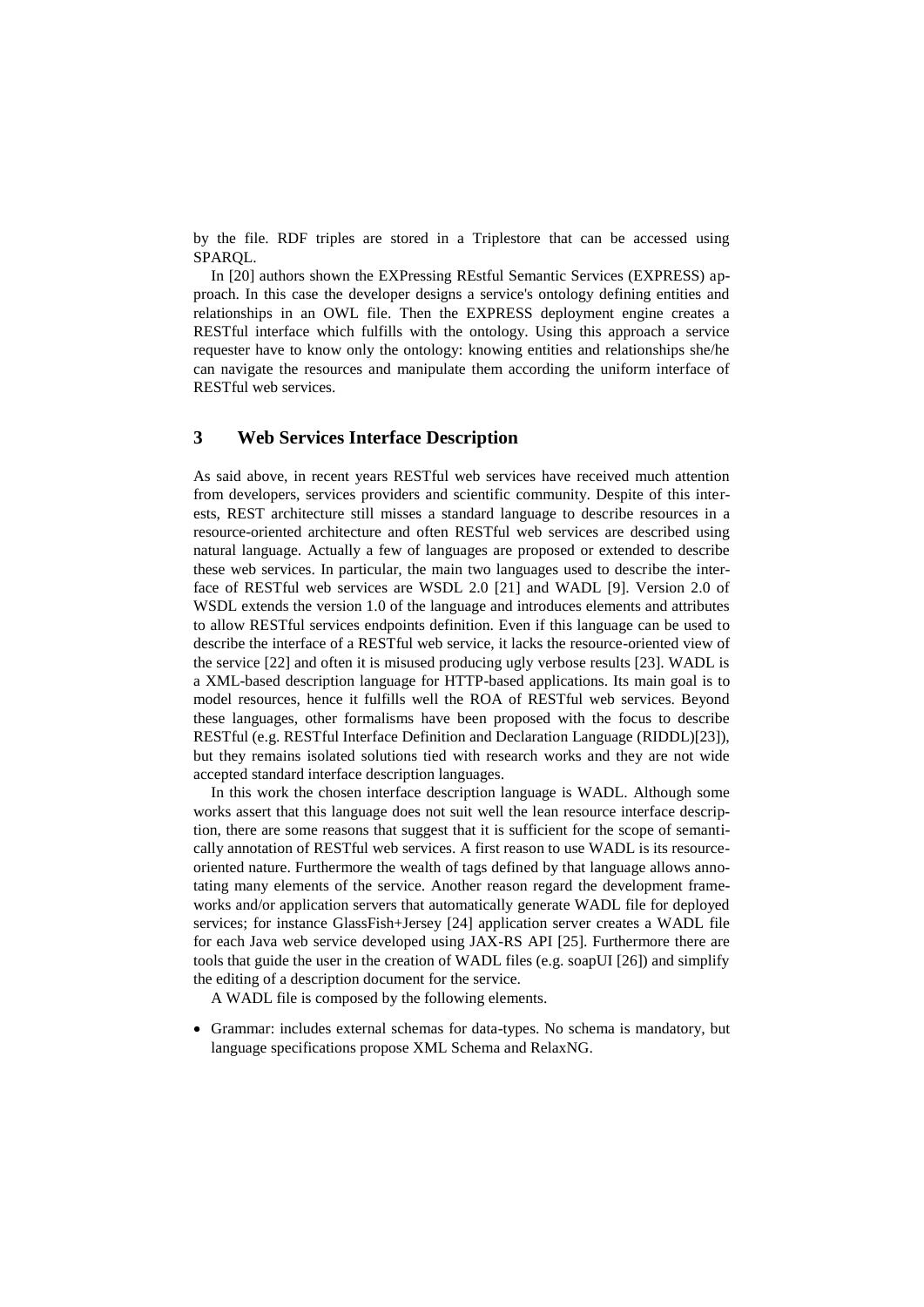Resource: defines a RESTful web service resources and give the URI to access it. A resource can contain methods elements. And, for each method, request and response elements can be defined. They refer to the input and output of the methods and complete the needed description for the scope of this work.

WADL allows the description of many other characteristics of a RESTful web service; to delve into these description elements and attributes the reader can refer to [9].

#### **4 Ontology Representation**

―Ontologies [in Computer Science] are explicit specifications of conceptualizations‖ [27]. As a consequence, they can be considered a set of concepts and relations between concepts. Even if there are several slightly different definitions of the notion of ontology, most authors agree that an ontology should be defined in a formal language, which, in practice, usually means a logic-based language suitable for automating reasoning. This work is based on Description Logics [28]. According to Description Logic jargon, within a given ontology we have a terminological component (called T-BOX) and an assertional component (called A-BOX).

The T-BOX contains concept definitions as well as generalization and aggregation relationships among them. A WSML file directly provides this part of the ontology. The T-BOX simply matches the set of the declared concepts and their structure (i.e. their attributes/roles).

On the other hand, the A-BOX contains assertion definitions of two different types: concept assertions and role assertions. Concept assertions have the form *a:C*. Such an expression tells us that the individual *a* is an instance of the concept *C*. For example, *joe:Person* states that Joe is a (instance of) Person. Role assertions specify the value that a certain role of an individual has. They have the form *a.R=b*. Intuitively, such an expression means that the value of the attribute *R* of the individual *a* is *b*, where *b* is another individual or a literal. For example, *joe.Mother* = *mary* states that Joe has a mother whose name is Mary. Mary is the identifier of another individual.

### **5 SWSAL as Semantic Annotation Language**

SWSAL [7] is an annotation language that allows us to link data and operation definitions of the RESTful web service (WADL) with ontology elements (WSML). The language is based on XML. Annotations are necessary to give semantics to the exchanged data (e.g., what relations exist between the data given in input to the service and the data received as answers from the service), as well as to define the effects and outcomes of service executions (e.g., to distinguish successful service executions from the failures, and to describe the effects such executions). The annotation file is defined over XML syntax, so we are going to come up with an XML schema for annotation. Let us now analyze the main sections of annotation file.

In the *datatype\_annotation* section there are several assertions that map WADL elements into WSML concepts. There is no direct mapping between data and concepts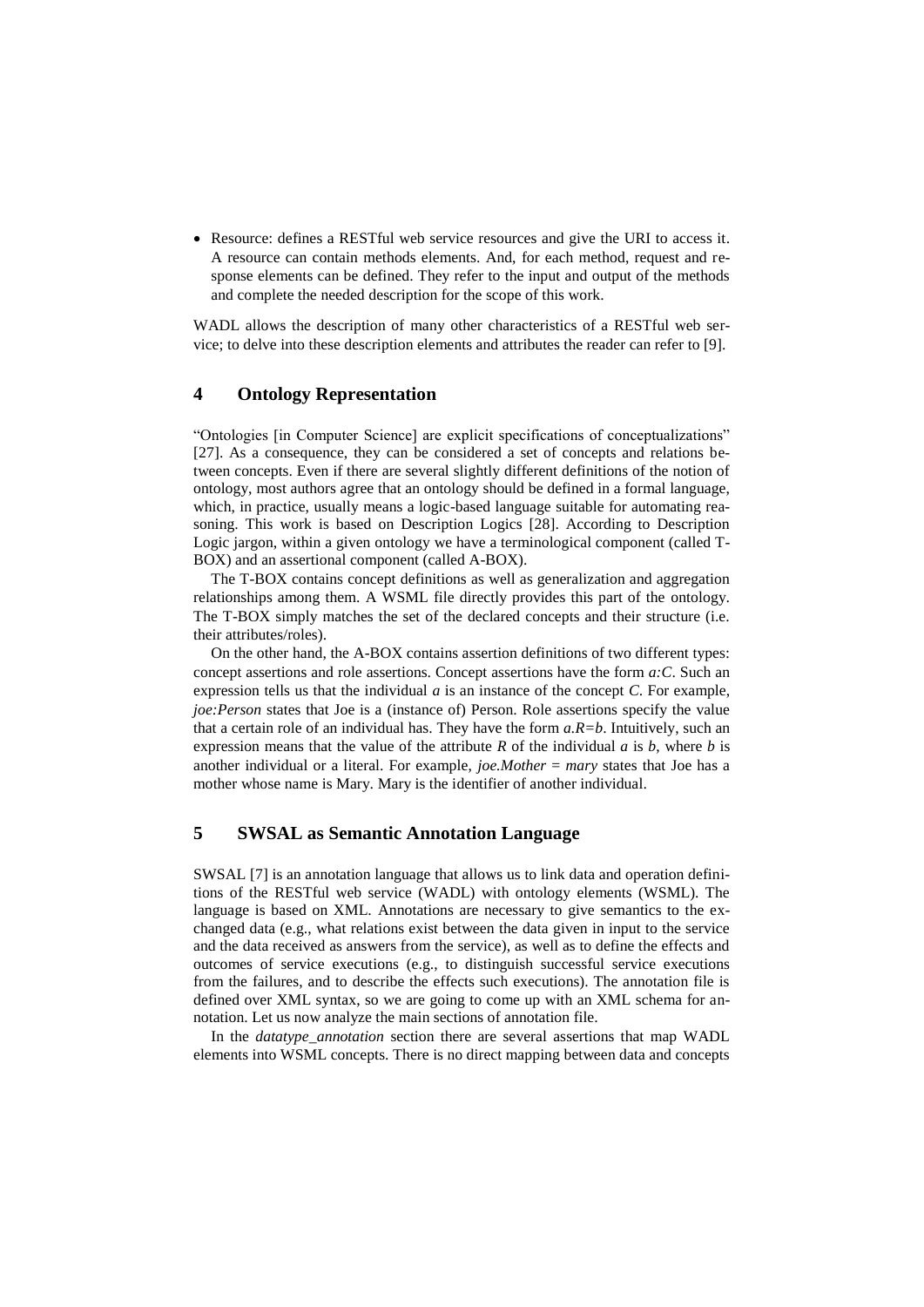at structural level. In other words, it is perfectly legal to annotate an element with a concept whose attributes do not match with those of the element neither in number nor in type.

In the *declarations* section we simply list all the individuals used in the assertions. We make this assumption: individuals with the same name (*id*) refer to the same object. So, if we had a pair of assertions like "god.Exists = True" and "god.Exists = False" we would refer to the same instance 'god', no matter if the A-BOX would be inconsistent.

The *procedural\_annotation* section contains sets of assertions and it is always referred to an activity. An assertion is composed of a set of *concept\_assertions*, *axiom\_assertion* and *role\_assertions*. Let us now delve into the structure of concept and role assertion. A concept assertion tells us that in a given activity, there exists an individual of a certain concept. The individual can be a brand new one, with a name chosen by the user. Role assertions express a relation between an attribute (role) of a certain individual and another individual. The left part is an individual previously declared. The role points to one of the attributes of the concept to which the individual belongs to. A WSML URI identifies the role. The right part of a role assertion may be another individual. Alternatively, the right part may be an individual directly declared in the ontology.

#### **6 Annotating Semantically RESTful Web Services**

According to [29], resources, methods, parameters and representations are the fundamental elements that characterize a RESTful web service. Their definitions give an adequate description of a service and provide enough information to properly interact with it. For this reason, the approach proposed here suggests to add semantic annotations to these elements in order to semantically describe the service. This section explains how such elements are described in a WADL document and how the SWSAL annotation language can be used to semantically annotate them. An example of the approach is available at http://www.pagliarecci.it/swsal4rest\_foursquare.zip. In such example the Foursquare  $API^1$ , defined by the WADL file<sup>2</sup>, is semantically annotated with concepts taken from the Venue ontology.

As said in the previous sections, the main components of a resource-oriented architecture are resources. A RESTful web service can be seen as a collection of resources referenced by URIs. Hence, annotating a resource with a concept of the domain ontology gives a semantic meaning to the resource: it declares the "type" of the resource. In the SWSAL file, it corresponds to a datatype annotation over the resource tag that identifies the resource.

Methods are the HTTP operations that can be called on the URI of a resource. They represent the uniform interface in the resource-oriented architecture as defined in [11]. Furthermore, for a pure RESTful web services, the semantic of these methods

l

<sup>1</sup> Foursquare API, https://developer.foursquare.com/, 2012.

<sup>2</sup> Foursquare WADL description file is taken from Apigee's github repository available at https://github.com/apigee.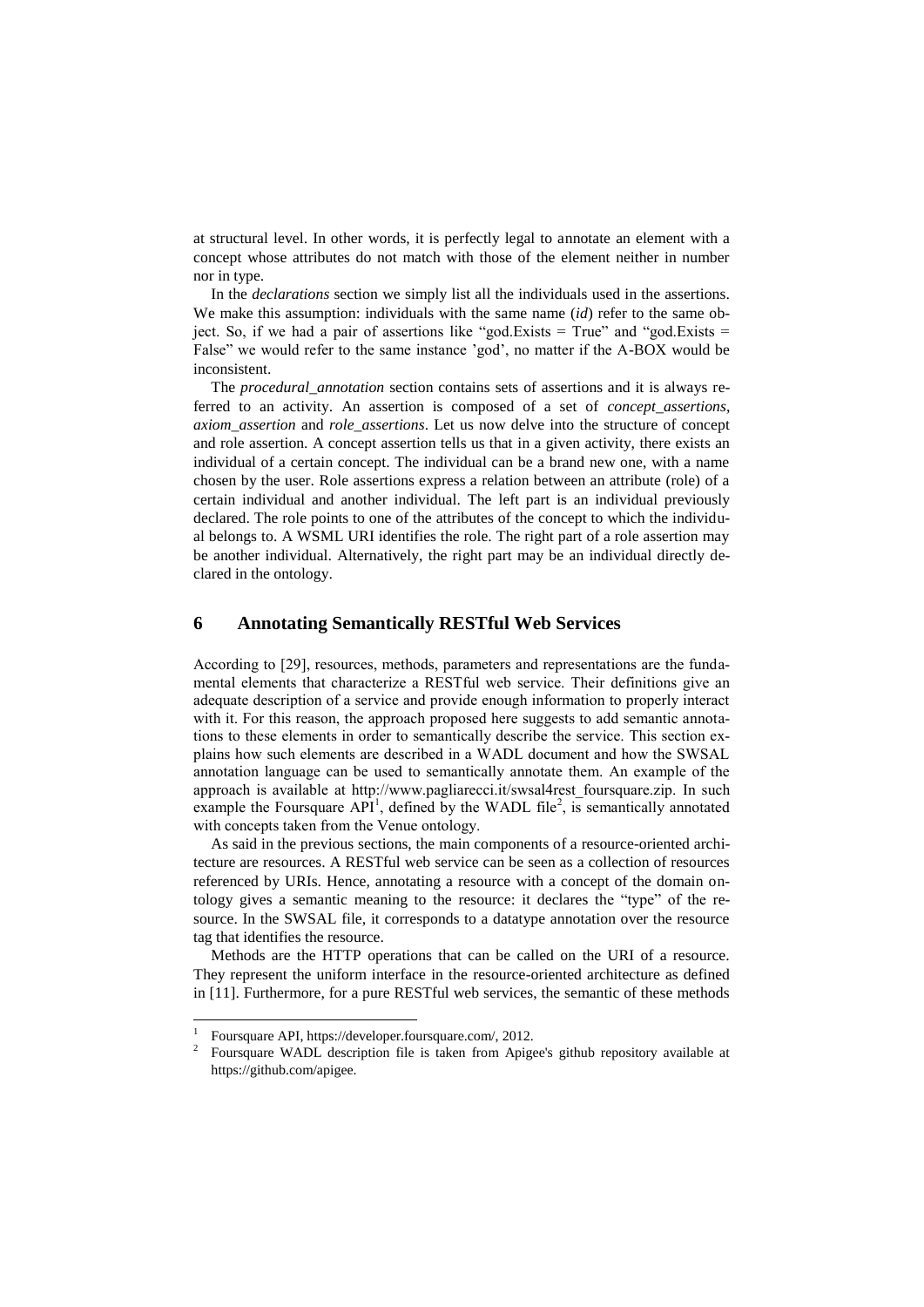is given: HTTP methods GET, POST, PUT and DELETE are the CRUD (Create, Read, Update, Delete) operations used to manipulate the resources. At first sight, this could suggest that these methods doesn't need any semantic description: requester and provider of the service apparently know their semantic, but in some cases it is convenient to annotate also these methods; this is the case of non-pure RESTful web services where some operations are expressed using the RPC style over the HTTP protocol and whenever it is needed to enrich the semantic meaning of a method. In these cases, it is possible to add a procedural annotation over the desired method tag defined by the WADL file.

Parameters and representations represent the exchanged data between requester and provider of the service. Representation is one of the principles of the REST architecture [11]: it consists of resource's state represented using the data format negotiated between the service requester and the service. Instead, parameters are mainly used with methods definitions. They can also be used within the description of resources and representations. Hence, parameters and representations both define exchanged data and they can be annotated with datatype annotations over, respectively, the param and representation tags.

Furthermore, in WADL language, a representation can also be externally defined using an external document, for example a XML Schema file. In this case, semantic annotations can be added to these external description files.

## **7 Discussion and Conclusions**

This work shows how the SWSAL language can be used to semantically describe RESTful web services and, in general, HTTP-based web services. The proposed approach allows a web service developer or provider to semantically annotate the basic web service elements linking them with concepts taken from a domain ontology. This information is stored in an external SWSAL annotation file. This keeps unchanged any original documentation file has to be modified in contrast with [13] and [14].

Another advantage of this approach is the use of WADL. Despite some works assert that the WADL does not suitably describe RESTful web services, this work has shown how its expressiveness is enough for the description purpose. Furthermore, from a practical point of view, using frameworks and/or tools it is easy for a web service developer or provider to get or write a WADL file that describes a service.

Concluding, adding semantic description to RESTful web services can be straightforward and fast. Semantically described RESTful web services allow service users as well as machines to know what is the semantic of the resources that it uses and of the operations that it performs. Moreover it eases web services typical operations such as discovery, selection and composition.

Future works will concern the selection and composition of semantically annotated RESTful web services and their interaction with SOAP web services. Furthermore, it will be investigated the resource-oriented business process area and how semantically annotated RESTful web services could be used to implement business processes.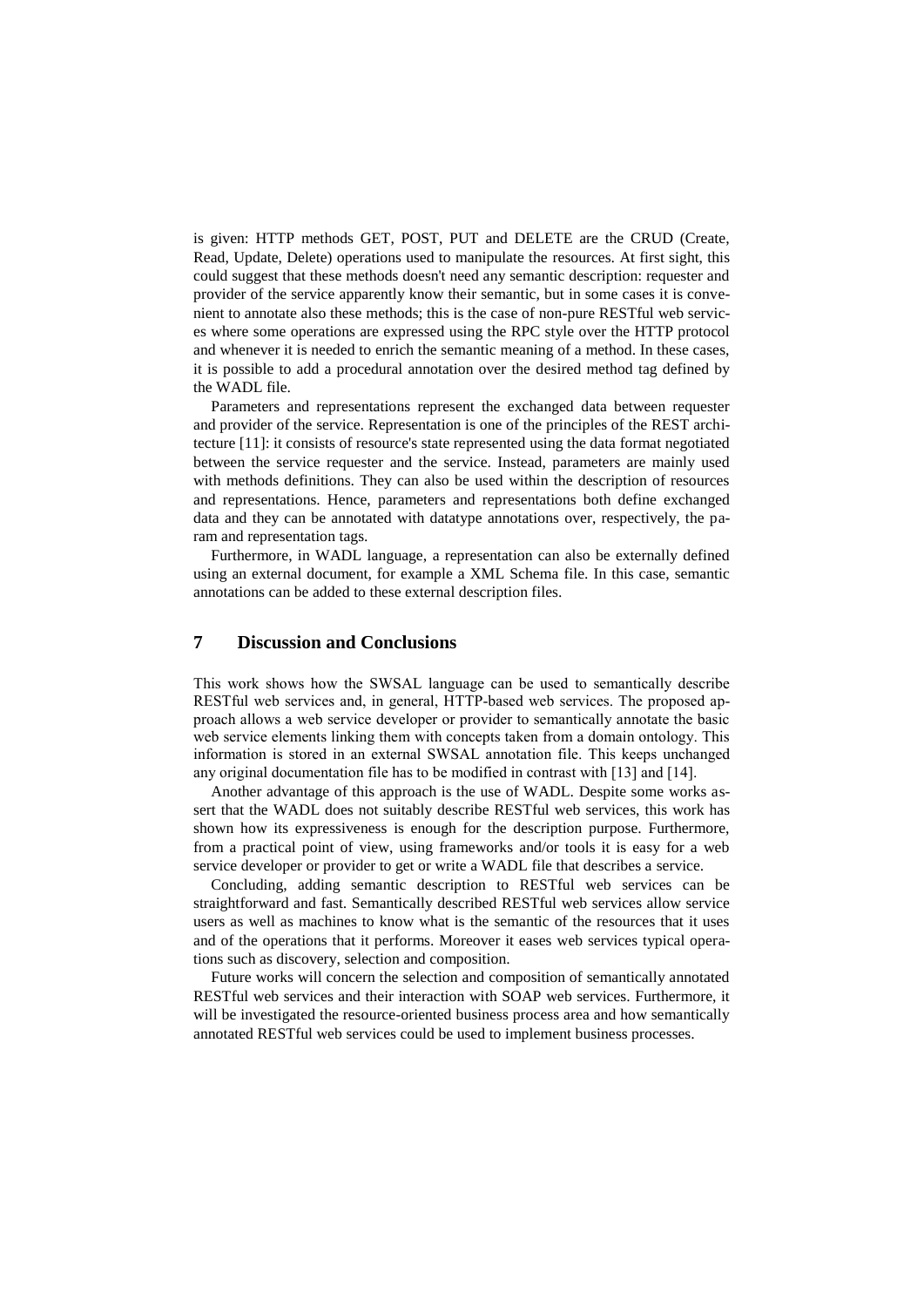### **References**

- 1. C. Pautasso, O. Zimmermann, and F. Leymann. Restful web services vs. "big"' web services: making the right architectural decision. In *Proceedings of the 17th international conference on World Wide Web*. ACM, New York, NY, USA, pp. 805-814, 2008
- 2. ProgrammableWeb,<http://www.programmableweb.com/>
- 3. E. W. Service, T. Sollazzo, S. H, S. Staab, M. Frank, and N. Stojanovic, "Semantic web service architecture–evolving web service standards toward the semantic web," in In: Proceedings of the 15th International FLAIRS Conference, pp. 16–18, AAAI Press, 2002.
- 4. Kunal Verma, Amit Sheth, "Semantically Annotating a Web Service," IEEE Internet Computing, pp. 83-85, March/April, 2007
- 5. Lanthaler, M., Gutl, C., "Towards a RESTful service ecosystem," Digital Ecosystems and Technologies (DEST), 4th IEEE International Conference, 13-16 April 2010 pp.209-214
- 6. Resource Description Framework (RDF), RDF Working Group, February 2004, avaliable a[t http://www.w3.org/RDF/](http://www.w3.org/RDF/)
- 7. Di Pietro, I.; Pagliarecci, F.; Spalazzi, L.; "Semantic Annotation for Web Service Processes in a Pervasive Computing", Pervasive Computing: Innovations in Intelligent Multimedia and Applications, Springer—Verlag, Berlin, Germany, 2009
- 8. Di Pietro, I.; Pagliarecci, F.; Spalazzi, L.; "Model Checking Semantically Annotated Services," IEEE Transactions on Software Engineering, vol.38, no.3, pp.592-608, May-June 2012
- 9. Web Application Description Language (WADL), Marc Hadley and Sun Microsystems, Inc, available at[, http://www.w3.org/Submission/wadl/](http://www.w3.org/Submission/wadl/)
- 10. Web Service Modeling Language (WSML), J. de Bruijn and H. Lausen ed., W3C Member Submission, June 2005, available at http://www.w3.org/Submission/WSML/
- 11. R. Fielding, Architectural styles and the design of network-based software architectures. PhD thesis, University of California, 2000.
- 12. Kopecky, J.; Gomadam, K.; Vitvar, T.; , "hRESTS: An HTML Microformat for Describing RESTful Web Services," Web Intelligence and Intelligent Agent Technology, 2008. WI-IAT '08. IEEE/WIC/ACM International Conference on, vol.1, no., pp.619-625, 9-12 Dec. 2008
- 13. Sheth, A.P.; Gomadam, K.; Lathem, J.; , "SA-REST: Semantically Interoperable and Easier-to-Use Services and Mashups," Internet Computing, IEEE, vol.11, no.6, pp.91-94, Nov.-Dec. 2007
- 14. Semantic Annotations for WSDL and XML Schema, Farrell J. And Lausen H., W3C Recommendation, August 2007, available at<http://www.w3.org/2002/ws/sawsdl/>
- 15. Robert Battle, Edward Benson, "Bridging the semantic Web and Web 2.0 with Representational State Transfer (REST)", Web Semantics: Science, Services and Agents on the World Wide Web, Volume 6, Issue 1, February 2008, Pages 61-69
- 16. SPARQL Query Language for RDF, Prud'hommeaux E. and Seaborne A., W3C Recommendation, January 2008, available a[t http://www.w3.org/TR/rdf-sparql-query/](http://www.w3.org/TR/rdf-sparql-query/)
- 17. Lanthaler, M.; Gutl, C.; , "A semantic description language for RESTful Data Services to combat Semaphobia," Digital Ecosystems and Technologies Conference (DEST), Proceedings of the 5th IEEE International Conference, May 31 2011-June 3 2011, pp.47-53
- 18. R. Alarcon and E. Wilde, "Linking data from restful services," in 3rd Inter-national Workshop on Linked Data on the Web, Raleigh, North Carolina, USA, 2010.
- 19. Rosa Alarcón and Erik Wilde. 2010. RESTler: crawling RESTful services. In *Proceedings of the 19th international conference on World wide web* (WWW '10). ACM, New York, NY, USA, 1051-1052.